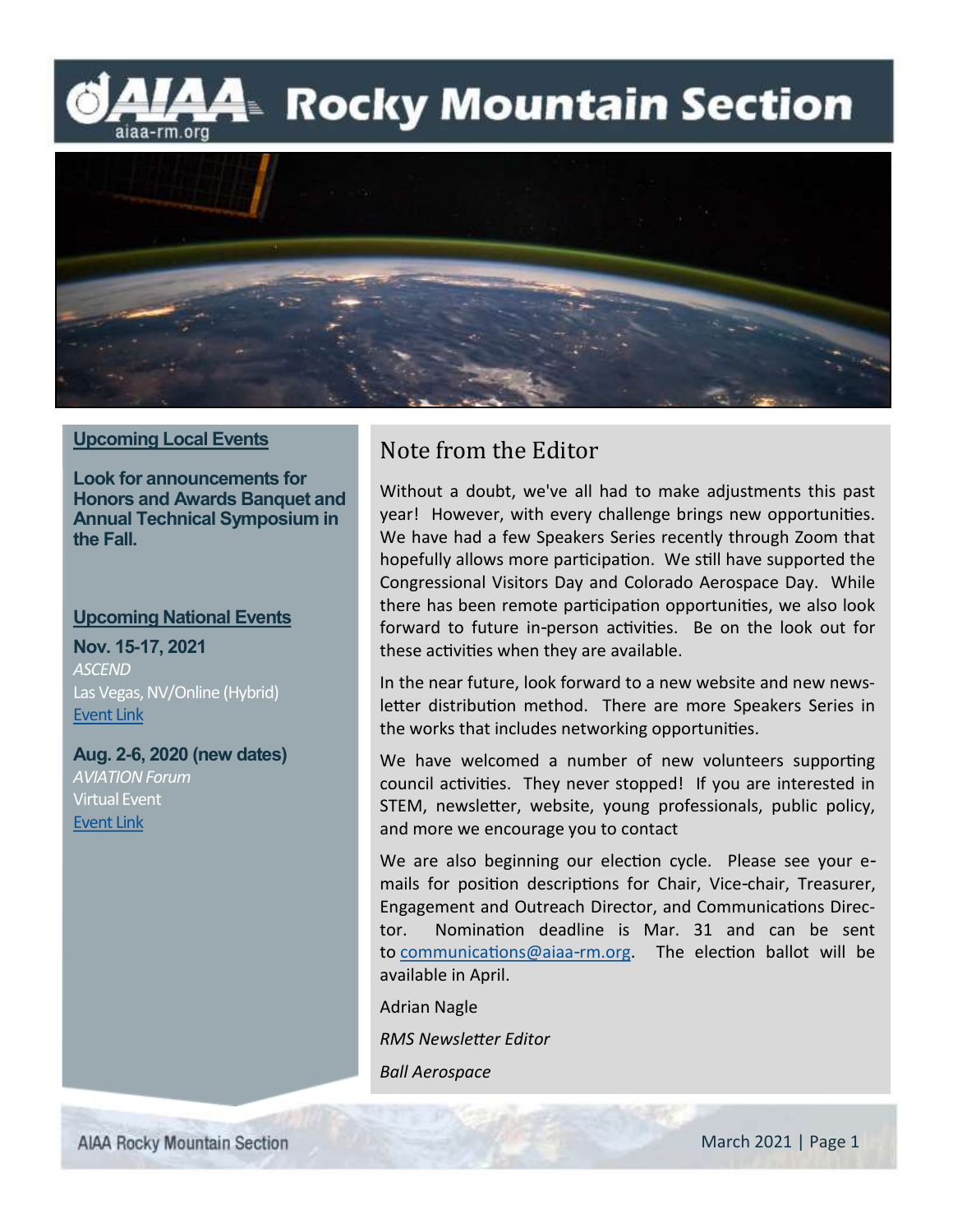# A4™ Rocky Mountain Section

### **In this Newsletter**

| <b>Topic</b>                                                          | Page |
|-----------------------------------------------------------------------|------|
| Aerospace, AIAA, and the 2020 National<br><b>Government Elections</b> | 3    |
| AIAA 2020 Middle School Student Essay<br>Contest                      | 5    |
| <b>UCCS Student Branch Update</b>                                     | 6    |
|                                                                       |      |
|                                                                       |      |
|                                                                       |      |
|                                                                       |      |
|                                                                       |      |
|                                                                       |      |
|                                                                       |      |

# **Section Officers**

| <b>Elected</b>                |                       |  |
|-------------------------------|-----------------------|--|
| <b>Section Chairman</b>       | <b>Stacey DeFore</b>  |  |
| Vice Chair                    | <b>Alex Dukes</b>     |  |
| Secretary                     | Kathleen Pirazzi      |  |
| Treasurer                     | Dr. Taylor Lilly      |  |
| Membership Officer            | Marshall Lee          |  |
| <b>Communications Officer</b> | <b>Sally Hanley</b>   |  |
| Education Officer             | <b>William Carter</b> |  |
| Honors & Awards Officer       | Carolyn Overmyer      |  |
| <b>Programs Officer</b>       | Chris Zeller          |  |
| <b>Public Policy Officer</b>  | Joe Rice              |  |
| STEM K-12 Officer             | Susan Janssen         |  |
| Young Professional Officer    | <b>Tyler Walston</b>  |  |
|                               |                       |  |
| Committees                    |                       |  |
| Fellow-At-Large               | <b>Gene Dionne</b>    |  |

Technical Symposium Chair Chris Zeller Newsletter Editor Adrian Nagle

TC Liaison John Reed Website Editor Duncan Hills/John Grace

**We Need You!** If you are interested in increasing your participation in AIAA Rocky Mountain Section, we need your help with positions in any of the committees. If you have an interest, please contact: Kathleen Pirazzi – [kpirazzi@acceleratingspace.com](mailto:kpirazzi@acceleratingspace.com)

**ASCEND hosted a few Webinar Previewing the NASA Perseverance Mars Arrival:** A panel of Mars Perseverance Managers and Engineers discussed the Mars Perseverance mission before the landing in early February. Tony Bruno (ULA) introduced the panel of Wanda Peters (NASA), Trudy Kortes (NASA), and Bob Balaram (NASA JPL) which was moderated by Wanda Sigur (Chair, NASEM Space Technology Industry-Government-University Roundtable). A great discussion review the technology goals, landing sequence, and program background prepared viewers with the ultimately successful landing of Perseverance. Continue to watch your AIAA e-mails for future opportunities!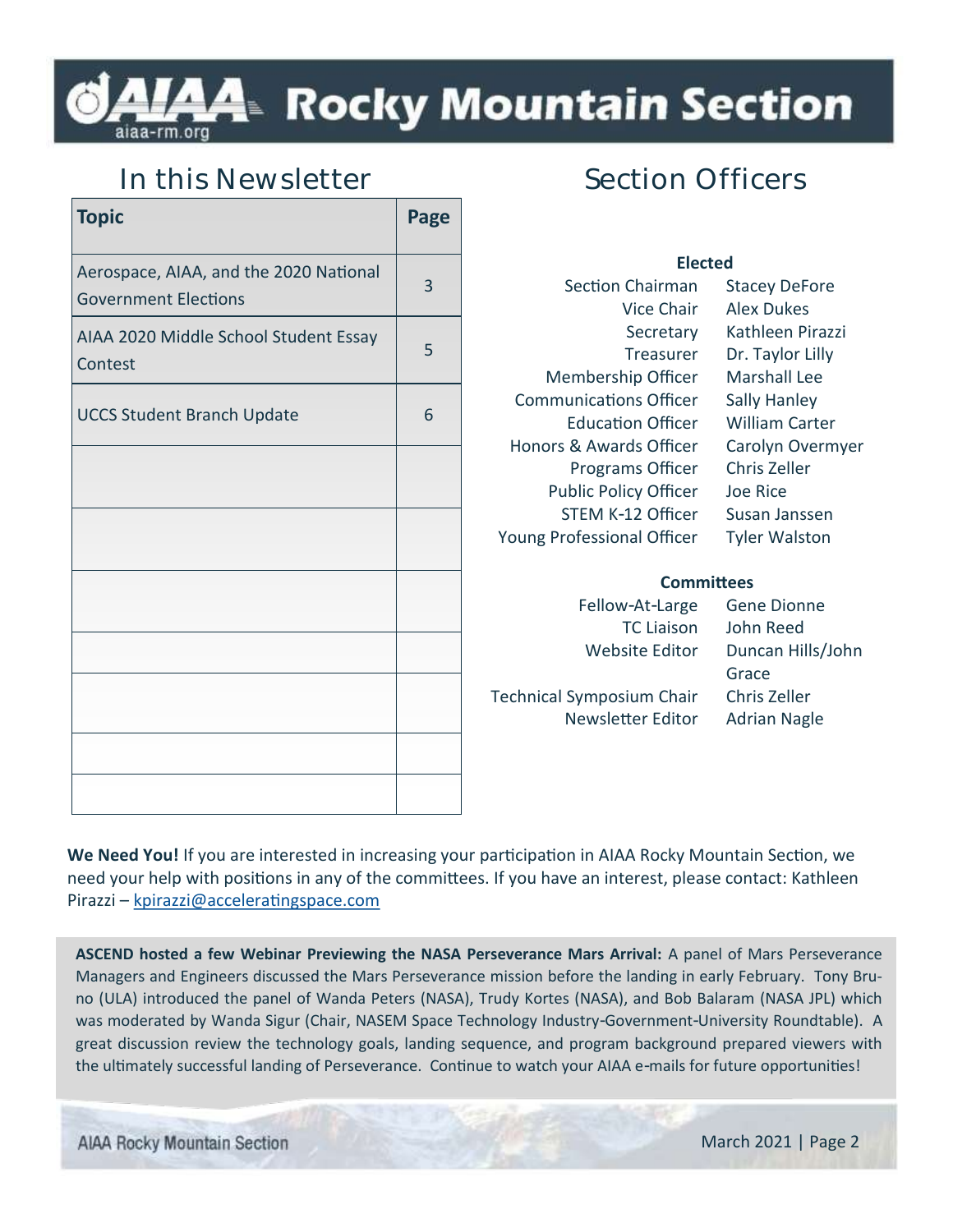# L⁄44 Rocky Mountain Section aiaa-rm.org

### **Aerospace, AIAA, and the 2020 National Government Elections**

#### Joe Rice, *Lockheed Martin Space*

"Getting to Mars is more about political science than rocket science"

- Member of Congress

#### What will it take to get back to the Moon and on



to Mars? Engineering is critical to this effort. Teams of engineers must de-

sign, develop, build, test, and qualify technology and hardware. Just as important are the scores of other professions and skills that are needed to bring it all together and to make it happen. But, according to this Member of Congress, the hardest part of this effort is developing the political will to build public support, provide the funding, and make it a priority.

The Public Policy Committee (PPC) of AIAA RMS is trying to do their part and encourage others to do the same. In order to help our political leaders and the general public understand the importance of aerospace, science, and exploration, it is helpful if AIAA members understand the policy process. To that end, the AIAA RMS PPC held several virtual events around the 2020 elections to first discuss what was on the November ballot and then to discuss the election results. The PPC also shared information about AIAA's Space Policy Platform Paper as well as AIAA's upcoming 2021 Congressional Visits Day (CVD), where AIAA

members meet with Members of Congress to share what AIAA supports and why it is important.

Spoiler Alert! We need YOU to get involved in Congressional Visits Day (CVD)! This year's event will be virtual instead of occurring in person in Washington, DC. Please learn more about CVD and consider joining us! Don't worry if you've never spoken to an elected official! And yes, you are qualified and are able to speak with Members of Congress as an individual and an AIAA member! Check out the AIAA CVD webpage for more information and to register: https:// www.aiaa.org/advocacy/congressional-visits-day

About 100 AIAA members participated in several virtual "Government 101" sessions held in October and November.

The PPC will conduct more of these kinds of events in the future. Make sure to keep an eye on your AIAA emails and sign up for our future events! Between now and March, the PPC will be focusing on preparing for AIAA Congressional Visits Day (CVD) to be held March 15 – 19. Attending a training is not a commitment to participate in CVD, so come and learn what it is all about! You can decide if you want to participate in CVD after the training.

After CVD is completed, the PPC will hold more

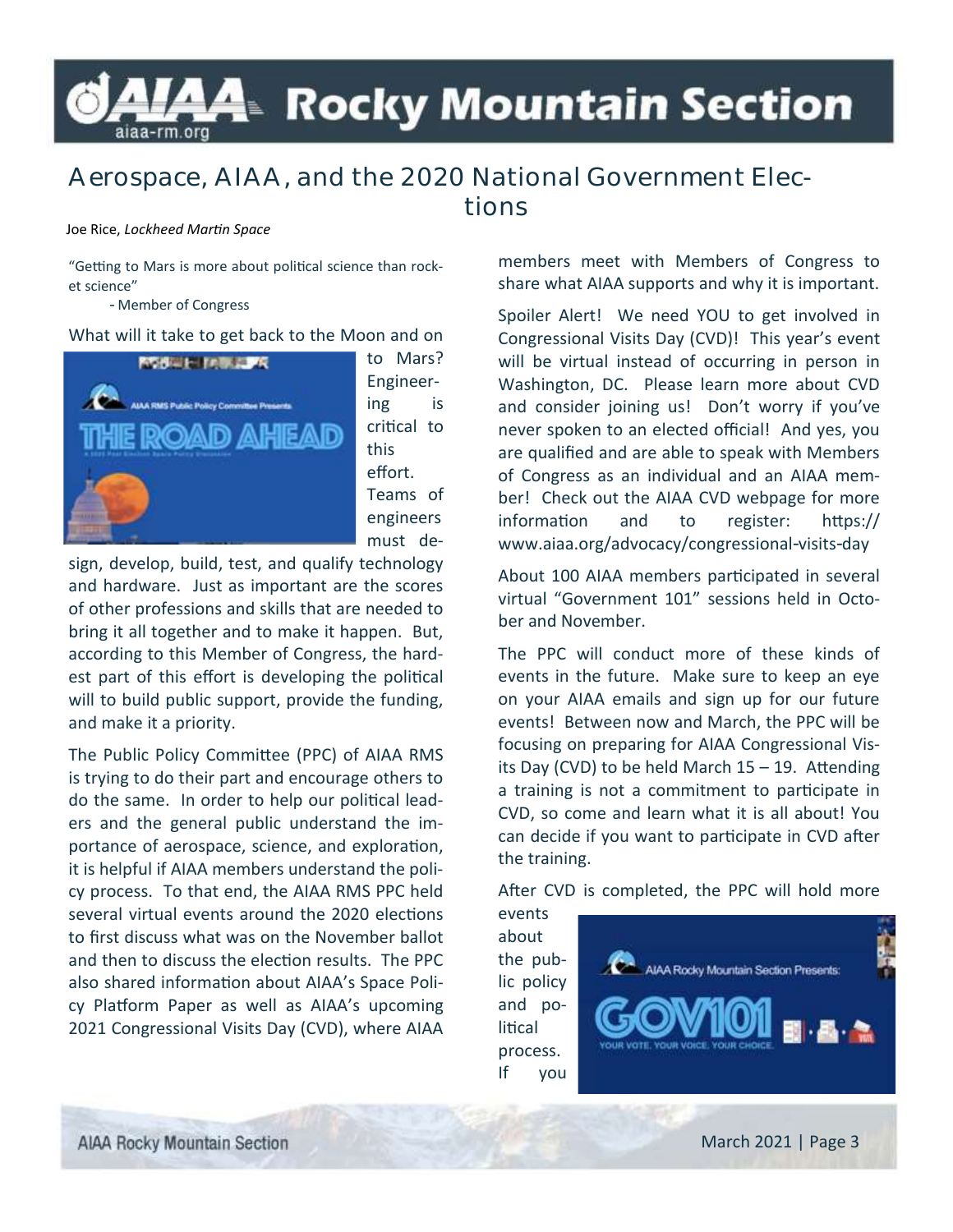

# L⁄44≥ Rocky Mountain Section

# **STATEWIDE BALLOT MEASURES**

**Amending the Constitution** 

| <b>Amendment B</b>    | <b>Repeal Gallagher</b><br>Amendment        | Repeals several constitutional provisions regarding property taxes,<br>commonly referred to as the Gallagher Amendment.                                              |
|-----------------------|---------------------------------------------|----------------------------------------------------------------------------------------------------------------------------------------------------------------------|
| <b>Amendment C</b>    | <b>Conduct of</b><br>Charitable<br>Gaming   | Makes changes to constitutional provisions regarding bingo-raffle<br>licenses for nonprofit organizations in Colorado.                                               |
| <b>Proposition EE</b> | <b>Taxes on Nicotine</b><br><b>Products</b> | Increases taxes on tobacco products, places a new tax on nicotine<br>vaping products, and uses the increase in revenue for K-12 education<br>and pre-school funding. |

have subjects you'd like to learn about or ideas for sessions, please contact any member of the AIAA RMS PPC. We hope you join us for additional PPC sessions ahead, and we hope you join AI-AA and other aerospace advocates in helping us get back to the Moon and on to Mars! With both the rocket science… and the political science!

John Bendle, *Lockheed Martin Space* Tim Cichan, *Lockheed Martin Space* Enrico Fabiano, *Scientific Simulations LLC* Christine Pumford, *Ball Aerospace* Joe Rice, *Lockheed Martin Space*

#### **AIAA RMS Public Policy Committee**



**AIAA Rocky Mountain Section**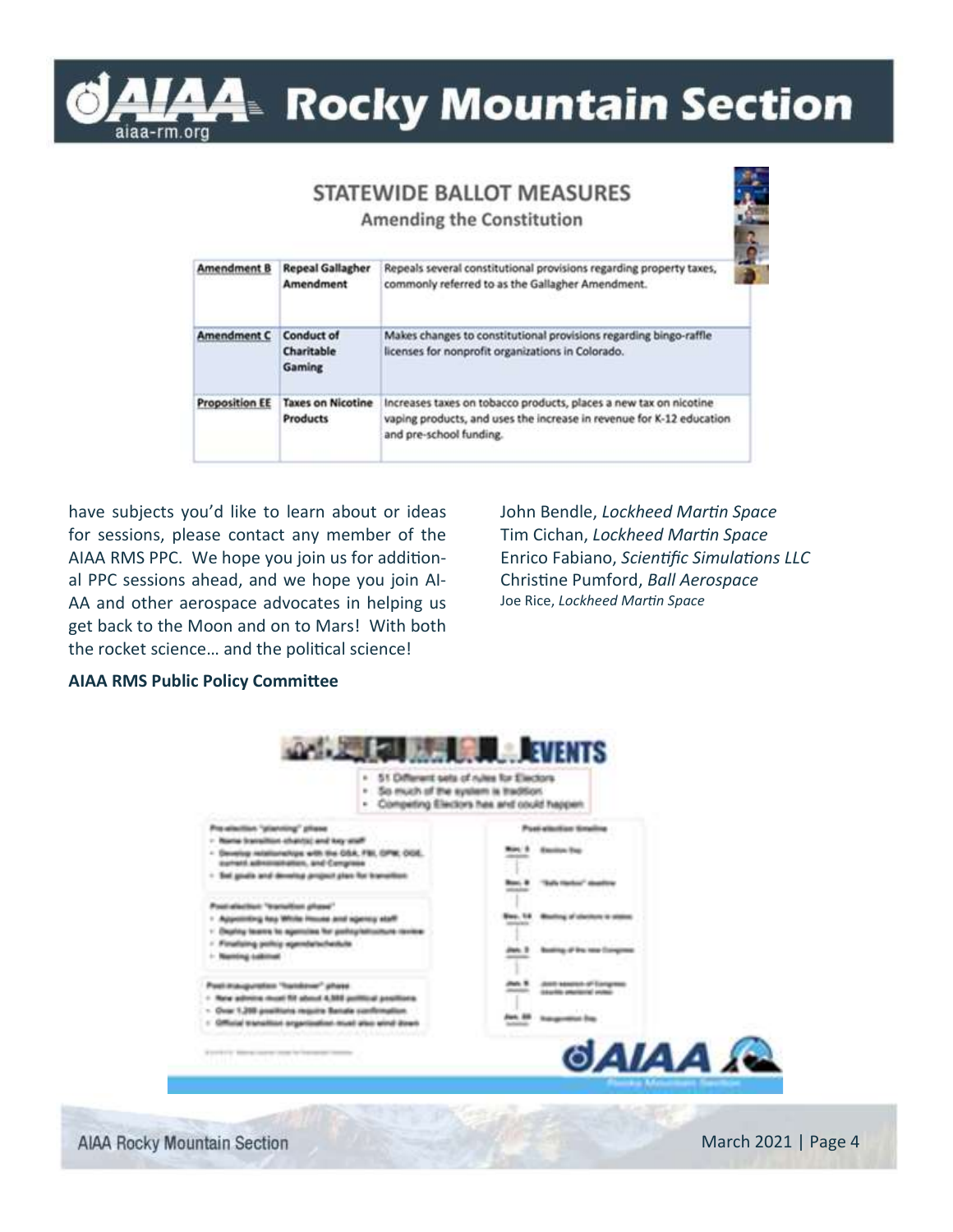# LAA Rocky Mountain Section

# **AIAA 2020 Middle School Student Essay Contest**

*Dr. Lynnane George, Advisor, and Lisa Adele, Secretary, UCCS AIAA Student Club*

Congratulations to **Lucas Anderson** of Colorado Springs who won FIRST place at the national level for his essay about the future of space technology. Here is the reprint of the article from Aerospace America.

As mentioned in the AIAA Aerospace America article, the 2021 theme is about lunar science. See the next page for the flyer to enter the RMS contest. Please share this information with middle school students, educators and parents.

If you are interested in judging the essays, please email Sue Janssen at susan.g.janssen@gmail.com.



Chrislaina Anderson Lucas Anderson

How Far do You See In 50 Years?

SSTC 2020 Middle School Essay Contest

The AIAA Space Systems Technical Committee's (SSTC) Annual Middle School Essay Contest continues to improve its commitment to directly inspire students and local sections. Each year, additional sections start parallel contests to feed into selection of national winners awarded by the SSTC.

The 2020 essay topic was "How advanced can you envision space technology and exploration through the next 50 years? What do we need to do NOW to achieve that?" Seventh and eight grade students were asked to participate. This year 15 sections submitted official entries to the contest, including Antelope Valley, Cape Canaveral, Connecticut, Greater Huntsville, Hampton Roads, Houston, Long Island, Los Angeles-Las Vegas, Mid-Atlantic, Palm Beach, Rocky Mountain, San Francisco, Southwest Texas, St. Louis, and Vandenberg. For each grade, there were first-, second-, third-place winners, which included \$125, \$75, and \$50 wards for the students, respectively. The six students also received a one year student membership with AIAA.

The first-place winner for 8th grade is Lucas Anderson from Colorado Spring, CO (Rocky Mountain Section). The second-place winner for 8th grade is Alexander Goetz from Fenton, MO (St. Louis Section). The third-place winner for 8th grade is William Mayville Jr. from Palm Beach Gardens, FL (Palm Beach Section). Emily Huynh from the San Francisco Section received an Honorable Mention for her essay.

The first place winner for 7th grade is Chrislaina Anderson from Santa Maria, CA (Vandenberg Section). The second-place winner for 7th grade is Noah Stoumbaugh from Yorktown, VA (Hampton Roads Section). The third place winner for 7th grade is Ksenia Apalkova from San Jose, CA (San Francisco Section). Ashley Wilson from the Long Island Section received an Honorable Mention for her essay.

All 2020 winning essays can be found on the Aerospace America website [\(aerospaceamerica.aiaa.org/bulletin/](aerospaceamerica.aiaa.org/bulletin/September-2020-aiaa-bulletin) [September-2020-aiaa-bulletin\).](aerospaceamerica.aiaa.org/bulletin/September-2020-aiaa-bulletin) The topic for 2021 is "Describe science experiments you can conduct on the lunar surface that is unique to our moon." If you, your school or section are interested in participating in the 2021 contest, please contact Anthony Shao (ant.shao@gmail.com), Erica Rodgers (erica.rodgers@nasa.gov), or your local section for more details.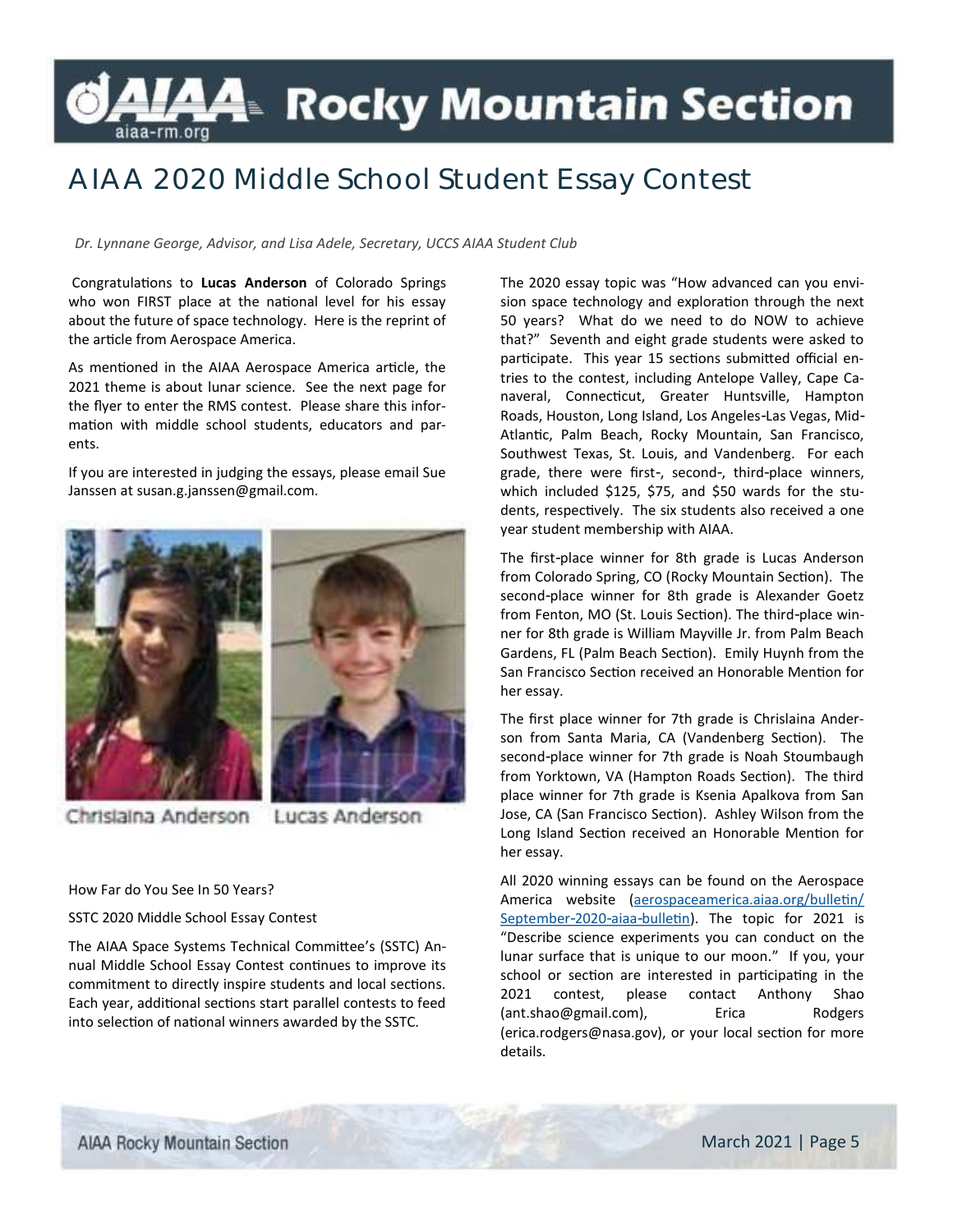# **LAA**≥ Rocky Mountain Section

## **UCCS Student Branch Update**

#### *Lynanne George, UCCS Faculty Advisor*

The University of Colorado, Colorado Springs AIAA student branch had an eventful fall term. Led by President Natalie Dilts, the club held as many events as possible, allowing students to network and socialize with others in the field and learn more about aerospace careers. The branch hosted several distinguished speakers, volunteered in the community, and organized to compete in a NASA design competition. Rounding out the leadership team were Vice President Emily Gregory, Events Coordinator Rebekah Shepherd, Treasurer Devin Briscoe, Social Media Coordinator Ali Alderweesh, Secretary Lisa Edele, and Graduate Student Advisor Dan Benishek.



**UCCS Branch President Natalie Dilts (with Astronaut Mark Lee)**

Before the semester even began, the branch welcomed incoming students as part of freshman orientation week. The event was dubbed "A Stellar Event" and AIAA also invited other engineering clubs on campus to participate. It included a scavenger hunt where the freshmen, upon successful completion of some engineering challenges, received a 3D printed mini catapult designed and built in the Mechanical and Aerospace Engineering machine shop.

The AIAA student branch fall kickoff meeting was held on Friday Sept 18 as a virtual meeting. The guest speaker was Nate Ylitalo, who holds a BS in Mechanical and Aerospace Engineering as well as a MS in Space Operations from UCCS. He is currently training as a flight controller at NASA Johnson Space Flight Center. Nate provided his perspective on what it was like to navigate on the path from a student at UCCS to a NASA flight controller. Students had many questions for Nate and were both intrigued and motivated by his talk.

The October branch meeting was a double feature, with Kyle Sanders speaking on the "Cognitive Science of Pilot Training (Crew Resource Management)" and the US Air Force Academy demonstrating

their hybrid rocket. Kyle has an extensive background in aerospace and aviation and over 1500 flying hours (386 in combat) with FAA commercial, single, and mul-



**NASA Flight Controller Nathaniel Ylitalo**

tiengine instrument ratings. He is also a decorated aircraft commander in the C-130 E/H Hercules. Kyle is also Vice President of the new US Drone Soccer League. Clubs member had the opportunity to meet Kyle in person and others joined the meeting virtually. In addition, the Academy's Department of Astronautics faculty and cadets provided a virtual live firing of their hybrid rocket and gave an overview of solid rocket motor grain geometry and design.

UCCS Branch October Meeting – Kyle Sanders and USAFA Hybrid Rocket Demo

November brought two highlights for the branch – the monthly club meeting featuring author David Vallado on 11 Nov, and a virtual tour of Reaction Engines on 12 Nov. Dave is the author of the book Fundamentals of Astrodynamics and Applications, a must-read for aerospace engineers. He talked about his background and writing the textbook. He also spoke on the ever-growing problem with space debris and discussed advanced conjunction analysis methods. We also learned that Dave has completed all of Colorado's 14ers…twice! The meeting gave students an opportunity to get their textbooks signed by the author. The UCCS stu-